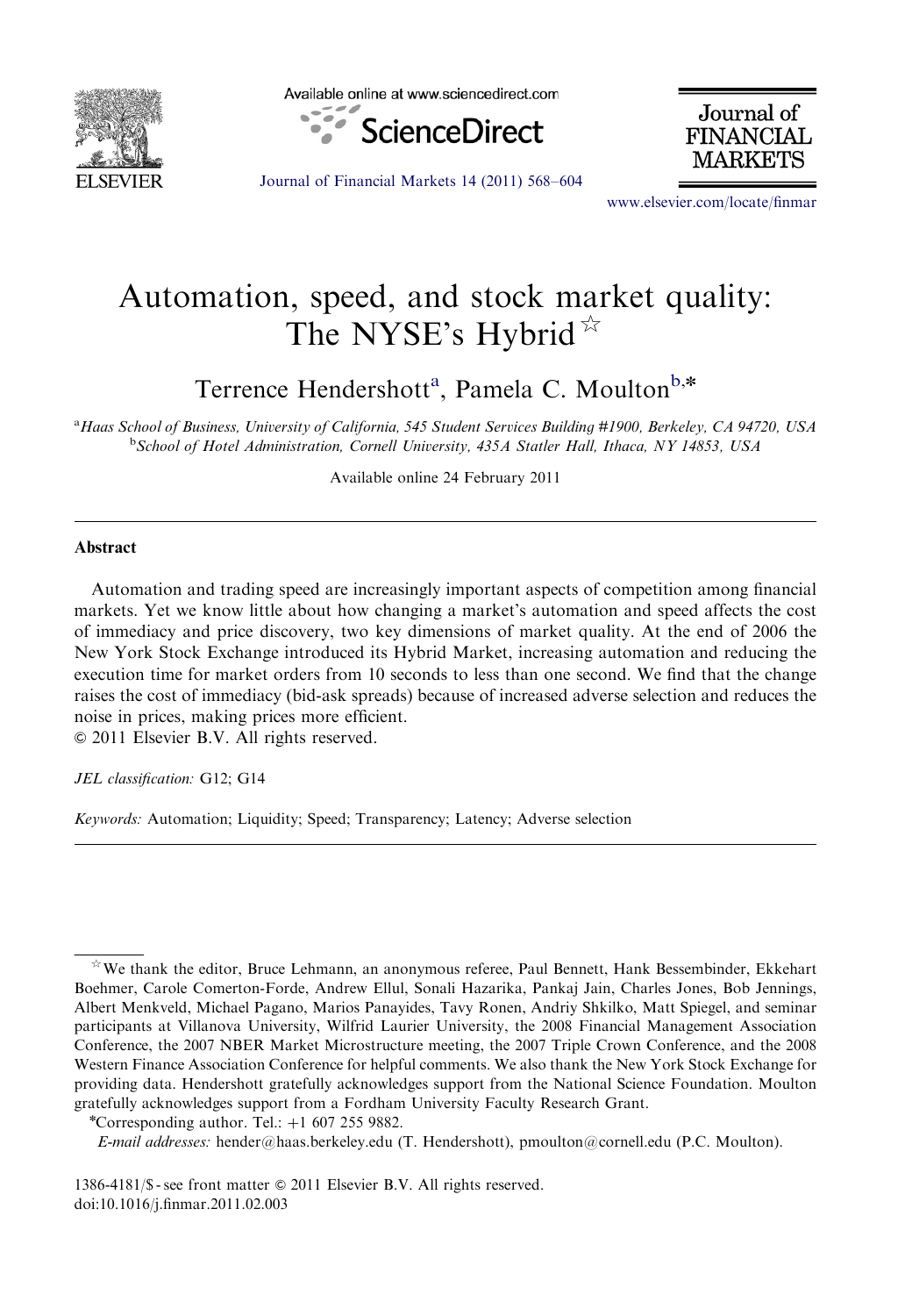## 1. Introduction

The automation and speed of the trading process have long been important dimensions of financial market design, and the growth of electronic trading in recent years has intensified the emphasis on these dimensions.<sup>1</sup> If automation and speed reduce transaction costs, they enable more efficient allocation of securities among heterogeneous investors, improve risk-sharing and consumption smoothing, and can raise asset prices ([Pastor and](#page--1-0) [Stambaugh, 2003;](#page--1-0) [Acharya and Pedersen, 2005](#page--1-0)). Automation and speed may also enhance price discovery, or how efficiently new information is incorporated into prices ([Chordia,](#page--1-0) [Roll, and Subrahmanyam, 2008;](#page--1-0) [Boehmer and Kelley, 2009](#page--1-0)). More efficient price discovery contributes to better informed financing and investment decisions, benefiting shareholders by facilitating better corporate decisions.<sup>2</sup> However, theoretical models of limit order books and liquidity provision offer ambiguous predictions regarding the impact of automation and speed. Existing literature compares speed across market structures [\(Battalio, Hatch,](#page--1-0) [and Jennings, 2003;](#page--1-0) [Boehmer, 2005](#page--1-0)) and levels of automation across market structures (e.g., [Venkataraman, 2001](#page--1-0)). However, it is difficult to control for all differences across markets. The effect of changing automation and speed within a market is an important and understudied area.3

We use the New York Stock Exchange's (NYSE) introduction of its 'Hybrid Market' to study how increasing automation and speed within a market affects market quality. The Hybrid Market was designed to increase the speed of the NYSE's trading so that it would qualify as a fast market under Reg NMS' trade-through rules, which apply only to fast markets ([SEC, 2005\)](#page--1-0); see Section 1 for details of the Hybrid Market introduction. The Hybrid Market expands automated electronic execution and lowers the execution time for market orders from over 10 seconds to less than one second. Because the NYSE's preexisting automated electronic execution was fully anonymous and did not allow traders on the NYSE's trading floor a last-mover advantage, the Hybrid introduction also expands those features.<sup>4</sup> Our analysis examines theoretical predictions of how speed and automation may affect the cost of immediacy (transaction costs for market orders) and price discovery in limit order books and in markets with dedicated market makers (specialists at the NYSE). Our empirical strategy is an event study of the Hybrid Market introduction. We match NYSE stocks with NASDAQ stocks to control for changes in

<sup>&</sup>lt;sup>1</sup>See [Jain \(2005a,](#page--1-0) [b\)](#page--1-0) for evidence on the increase in automated markets and its effects on asset prices and liquidity. See [The Economist \(2007a](#page--1-0), [b, 2008\)](#page--1-0) and [Bunge \(2009\)](#page--1-0) for discussions of the importance of speed. The speed of trading in a market is important because delay induces uncertainty about the probability of execution and the price at which execution may occur. Traders' risk aversion makes such uncertainty undesirable. Even if traders are risk neutral, many trading strategies are more difficult to implement with slower execution. Strategies contingent on prices, strategies involving simultaneous trades in multiple securities, and strategies which break larger orders into smaller orders all perform worse as execution times increase. [Boehmer, Jennings, and Wei](#page--1-0) [\(2007\)](#page--1-0) find that a market center receives more order flow when its reported execution speed increases.

<sup>2</sup> Feedback from market prices to the firms that issue securities has long been noted; see, for example, [Keynes](#page--1-0) [\(1936\)](#page--1-0) and [Tobin \(1969\)](#page--1-0), whose q-theory incorporates the market value of securities. <sup>3</sup>

 ${}^{3}$ See [Cardella, Hao, and Kalcheva \(2010\)](#page--1-0) for a survey of floor trading versus automation as well as citations of studies on derivative markets switching from floor to automated trading.

<sup>&</sup>lt;sup>4</sup>Automated trading need not be anonymous. The NYSE Hybrid Market implementation of fully automated trading is anonymous for immediately executable orders. Because the significant changes were implemented simultaneously, our results include changes to the speed of execution, the anonymity/transparency of the identities of marketable orders, and the last mover advantage of floor traders.